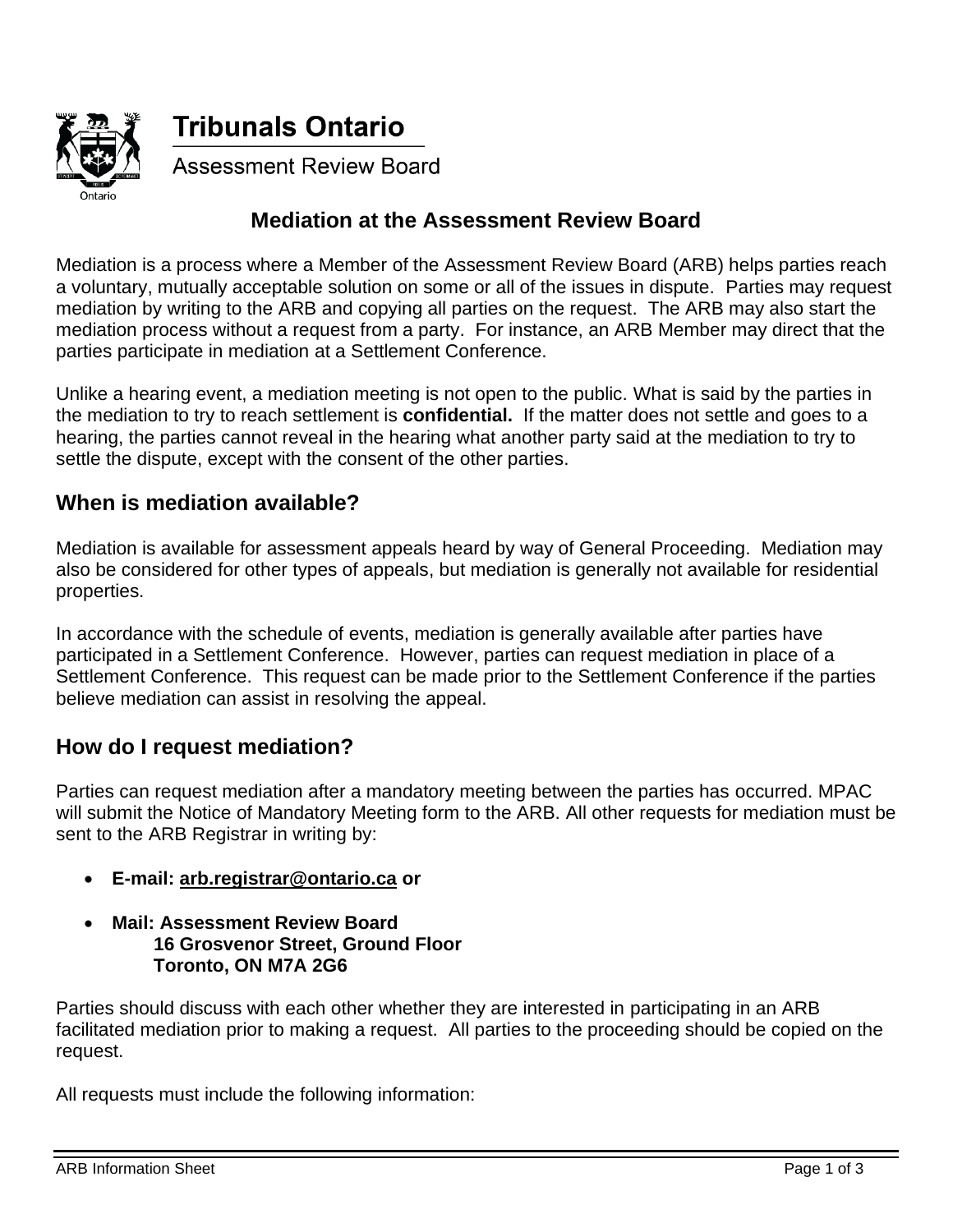- the particulars of the appeal;
- whether all parties consent to mediation;
- whether disclosure has been completed;
- the issues the parties think can be resolved;
- what the parties are seeking from mediation;
- who will attend the mediation including any experts; and
- the proposed date for the mediation.

If the ARB decides that mediation is appropriate, a mediation event will be scheduled. If the ARB decides that mediation is not appropriate, a hearing event will be scheduled, if one is not already set.

## **What happens at mediation?**

Two weeks before the mediation you will need to provide a written outline of the issues in dispute, your position on the issues, and the reasons for your position. This mediation brief will help the ARB Member prepare for your mediation.

At the mediation, the parties try to reach an agreement on issues. The Member advises the parties on how the mediation will proceed and sets out ground rules. The Member will facilitate a discussion of the issues and may suggest alternate options. The Member may meet separately with either party if the Member believes that this will help achieve a settlement.

### **What if an agreement is reached?**

If an agreement is reached the parties must submit Minutes of Settlement to the ARB in accordance with the due dates for filing that are set out in the ARB's **Rules [of Practice and Procedure.](http://tribunalsontario.ca/arb/legislation-and-rules/)** 

### **What if an agreement is not reached?**

If an agreement is not reached that day, but the parties and the Member believe that further discussion would be productive, the Member may set another date to continue the mediation.

If the parties cannot resolve the dispute through agreement, the ARB will schedule a hearing. Nothing relating to settlement proposals or compromises, except those matters that have been agreed and consented to, can be revealed to the Member presiding at the hearing. Mediation and other settlement discussions are "without prejudice"; that is, positions taken or statements made to reach a settlement cannot be raised against a party at future events.

# **What happens to the mediation brief?**

After the in-person mediation has concluded, the ARB Member will return any paper copy of the mediation briefs to the parties. If the ARB has a paper or electronic copy of mediation briefs, they will be removed from the ARB's records.